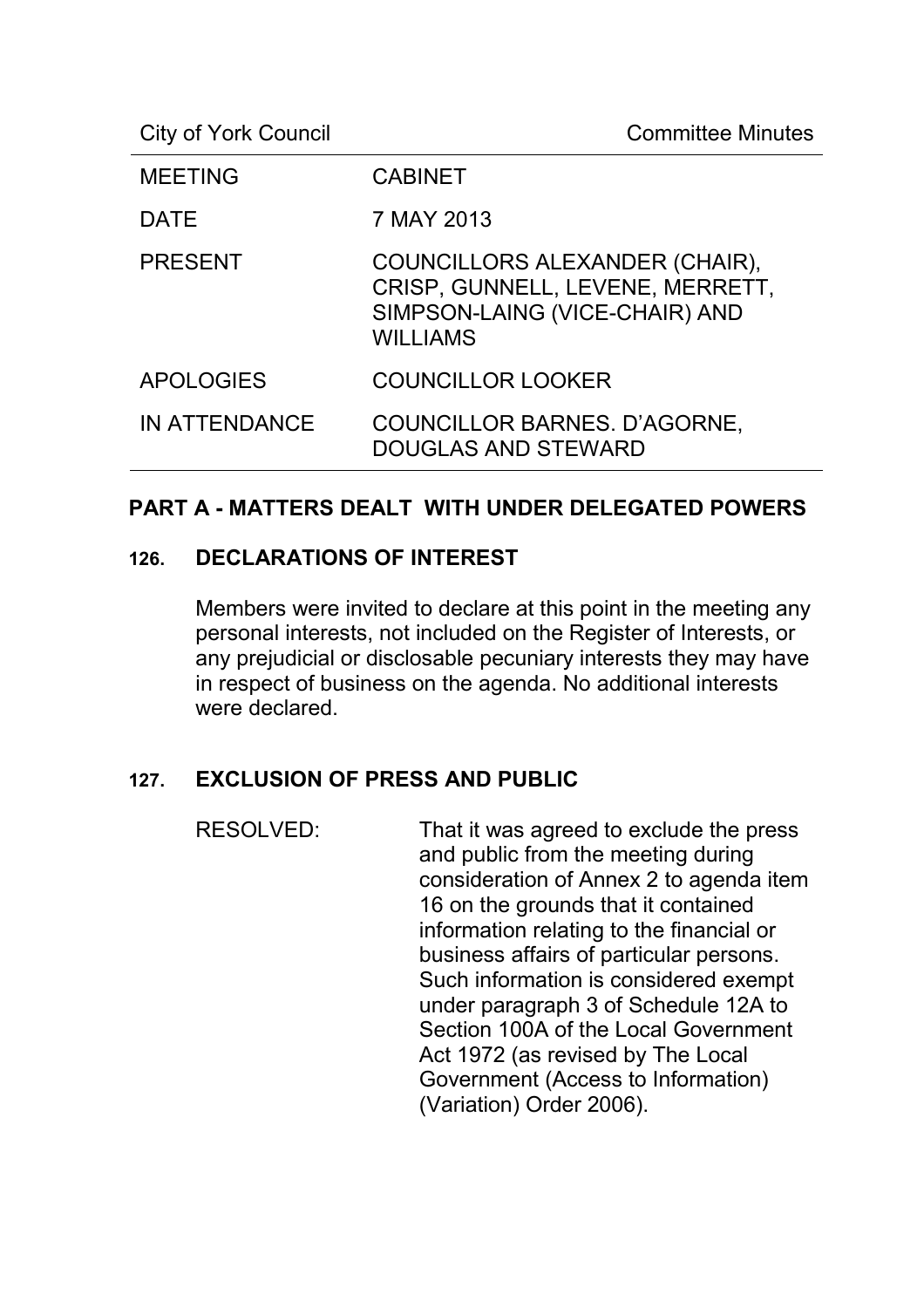#### **128. MINUTES**

RESOLVED: That the minutes of the last meeting of the Committee held on 2 April 2013 be approved and signed by the Chair as a correct record.

#### **129. PUBLIC PARTICIPATION/OTHER SPEAKERS**

It was reported that there had been four registrations to speak under the Councils Public Participation Scheme and a number of Members of the Council had requested to speak on the following items:

6. Future of Derwent Schools and Osbaldwick Primary School – details of the speakers are included under the relevant minute item at their request.

10. Improving Movement and Public Realm in the City Centre

Clive Warley spoke as a representatives of the GMB Trade Union. He advised that he supported many aspects of the report but had concerns about the impact on blue badge holders and their ability to access the city centre in the early morning.

12. New Council House Building: Phase 1

Kat Scurr spoke in objection to the proposals as she lived adjacent to the Newbury Avenue site. She advised that she was disappointed with the lack of contact from City of York Council about the plans which would affect access to the rear of her property. She also raised concerns about the impact of the building work and change to the area upon her daughter who has Asperger's Syndrome.

Councillor Neil Barnes spoke to advise that whilst he commended council house building and action to reduce the council waiting list, he had concerns about the impact upon car parking in the Hull Road Ward. He suggested the provision of some low cost storage units in the area would help alleviate the impact of the loss of garages.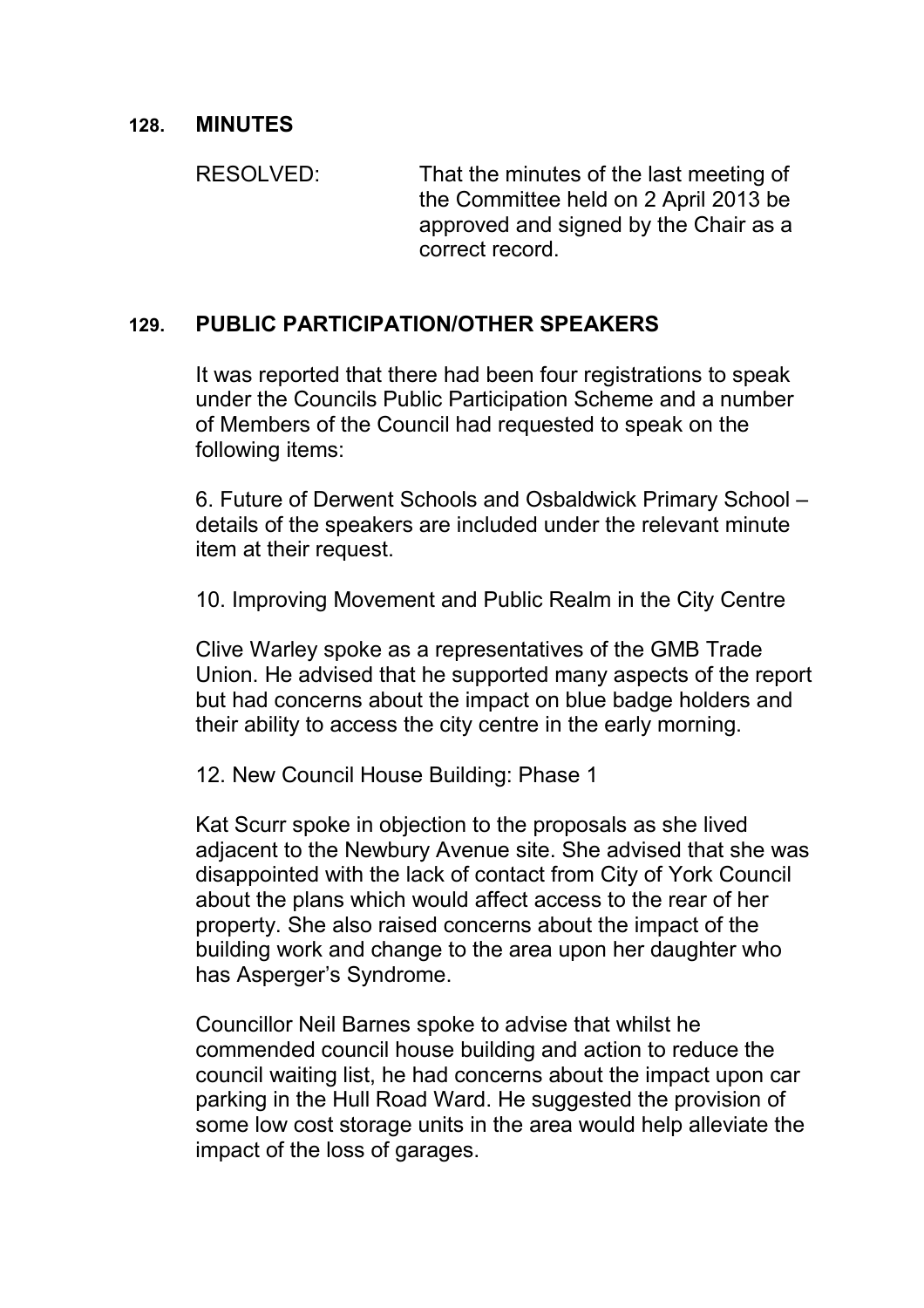16. Business Case for the Creation of a Warden Call/CELS Social Enterprise

Andrea Dudding spoke on behalf of Unison to advise that 48% of affected staff had indicated they were not in favour of social enterprise and had not been fully engaged in the process so far. She advised that staff had asked that other options were looked at before a social enterprise was approved.

## **130. FORWARD PLAN**

Members received and noted details of those items listed on the Forward Plan for the next two Cabinet meetings, at the time the agenda was published.

## **131. THE FUTURE OF DERWENT SCHOOLS FEDERATION AND OSBALDWICK PRIMARY SCHOOL**

Consideration was given to a report which summarised developments since a report, dated 27 February 2013 had been presented to Cabinet, in relation to the proposal to close Derwent Infant and Junior Schools and to expand Osbaldwick Primary.

Alison Holt the Chair of Governors for Derwent Federation spoke to advise that the proposals were a positive way forward and that the children would thrive as a result. She thanked parents for their thoughtful contributions to the consultation.

Jane Lewis the Chair of Governors for Osbaldwick Primary School spoke to advise that the solution was a bold one and that the consultation had been education and community led and had shown a desire for those affected to work together. She stated that Osbaldwick staff would continue to work with Derwent to ensure continuity and some Governors would be moving over to Derwent School. She commended the proposals for approval.

The update included:

- Information on staffing and financial issues
- Information on pupil places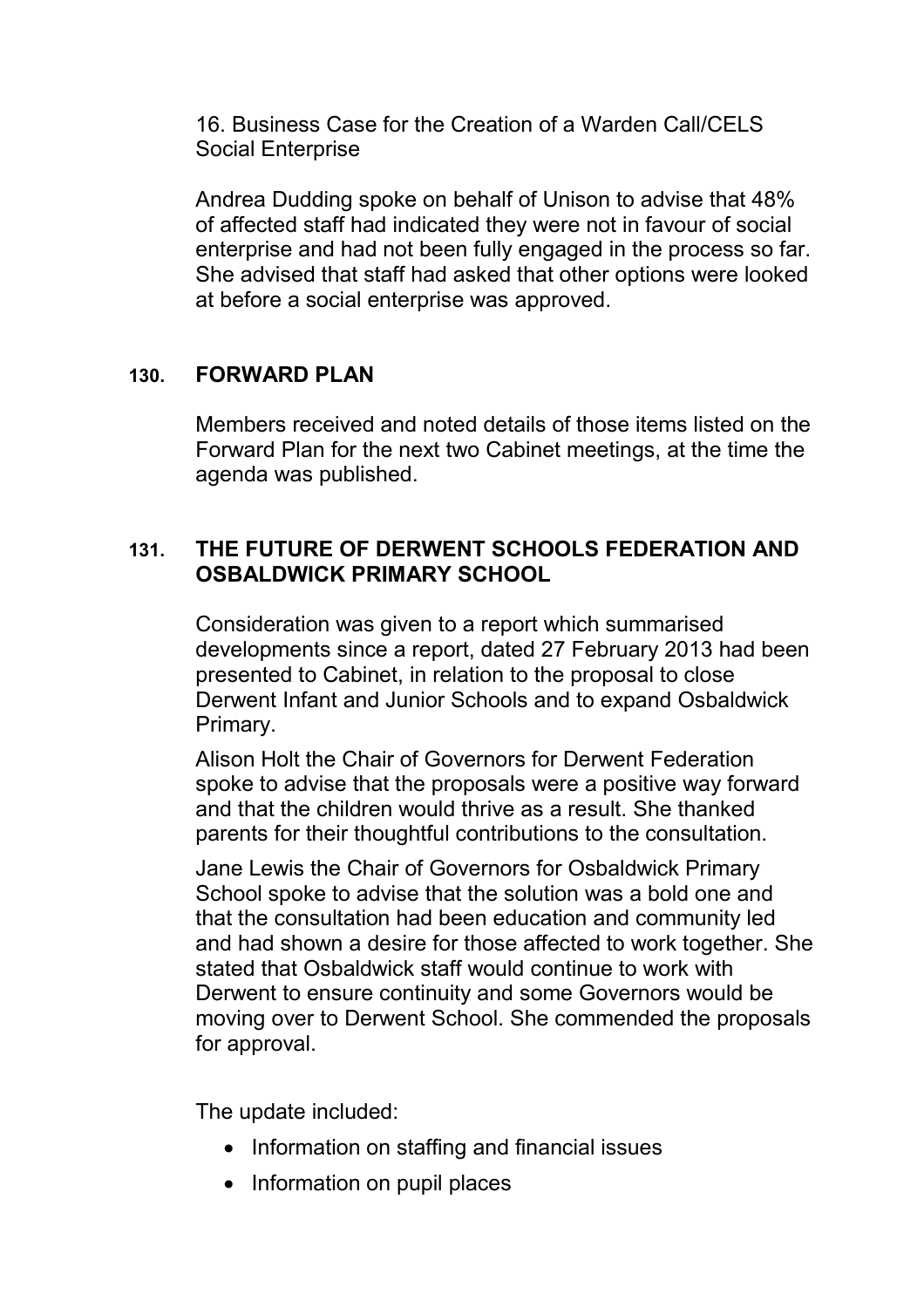• Further details on the arrangements in place to ensure the best possible quality of education for the pupils affected.

The Leader spoke on behalf of the Cabinet Member who had sent her apologies and thanked Officers and school staff for working with the community on the consultation and for not shying away from a tough decision.

RESOLVED: That Cabinet agree to:

- i) Close Derwent Infant and Junior Schools from 31 August 2013
- ii) Operate an expanded Osbaldwick Primary School from 1 September 2013
- iii) The minor changes to the catchment area of Tang Hall Primary School and the existing Derwent catchment area in order to balance the available school places from September 2013
- iv) An increase in Planned Admission Numbers (PAN) to Osbaldwick Primary from September 2013.<sup>1</sup>
- REASON: The primary education of children will be best served by expanding Osbaldwick Primary, building on the strong leadership and governance already available in the local education community and using the excellent facilities available at Derwent Schools.

Action Required

1. Implement closure and changes outlined in recommendations. KH, CM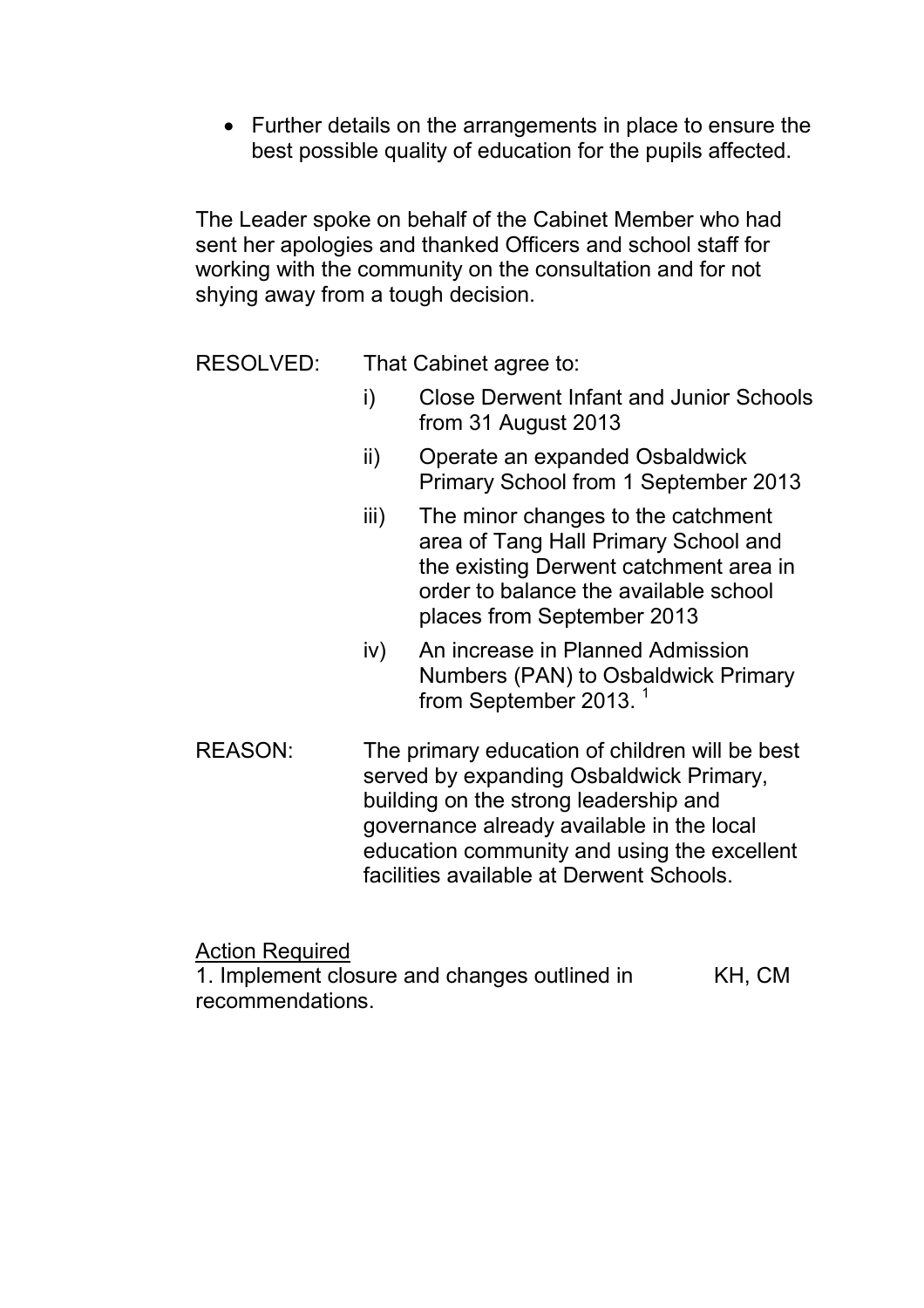### **132. GROWING THE YORK ECONOMY - WORKING WITH LEEDS CITY REGION LOCAL ENTERPRISE PARTNERSHIP**

Consideration was given to a report which outlined opportunities emerging from the development of a Leeds City Region Local Enterprise Partnership and associated City Deal for the city of York and initial steps for the city in taking advantage of these opportunities.

The report was the first of 3 related reports and set out progress made in recent years by the City of York in its involvement in Local Enterprise Partnerships (LEPs) and particularly the Leeds City Region LEP with the predominant economic links and potential for growth.

The report also outlined the following information:

- Background to LEPs
- York's links to the Leeds City Region economy
- The case for further market integration with Leeds City region
- Details of the City Deal for Leeds City Region and the opportunities for York in particular The Economic or Revolving Investment Fund and The Transport Deal.
- The next steps.

The Chair commented that the decision to withdraw from the North Yorkshire LEP reflected that transport and housing were not priorities for the North Yorkshire LEP and that York needed to take advantage of the opportunities offered by the Leeds City Region LEP.

Following further discussion it was:

RESOLVED: That Cabinet agree to:

- i) Note progress to date on the development of the Leeds City Region City Deal.
- ii) Consider the associated WYYTF and Governance Review reports, and the associated calls for funding in the EIF recommendations on this agenda.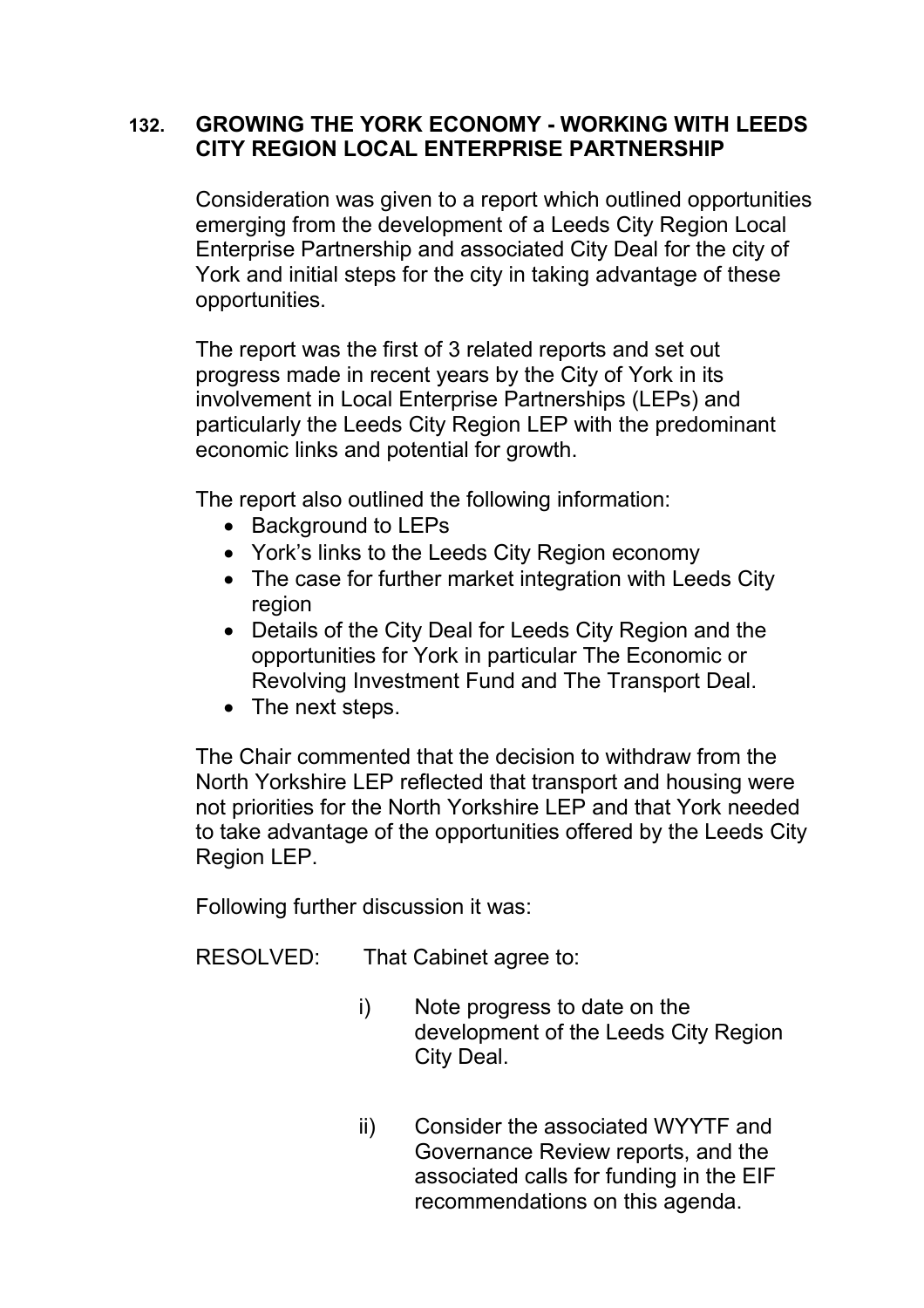REASON: To keep Members updated on progress with the development of the Leeds City Region Deal and emerging opportunities.

# **132.1 West Yorkshire Plus York Transport Fund (WYTF+)**

Consideration was given to a report which provided an update in relation to the development of the West Yorkshire Plus York Transport Fund (WYTF+). The report also:

- Provided details of the proposed York package of schemes.
- Sought support in principle to the indicative level of financial contributions that York would need to make to the fund.
- Provided an update on emerging governance proposals and indicative timeline of key WYTF+ milestones.
- Sought approval for the governance Memorandum of Understanding (MoU) covering the interim period to April 2014.
- Sought approval for the preliminary development of the projects within the proposed York package in 2013/14.

The Cabinet Member for Transport, Planning and Sustainability confirmed that it was important for York to be involved in order to deliver transport infrastructure improvements through the proposed York package of schemes.

Following further discussion it was:

- RESOLVED: That Cabinet agree to:
	- i) Support the principle of establishing a £1 billion 'West Yorkshire Plus' Transport Fund and the associated, indicative levels of financial commitments as set out in the report, subject to resolutions ii) and iii) below.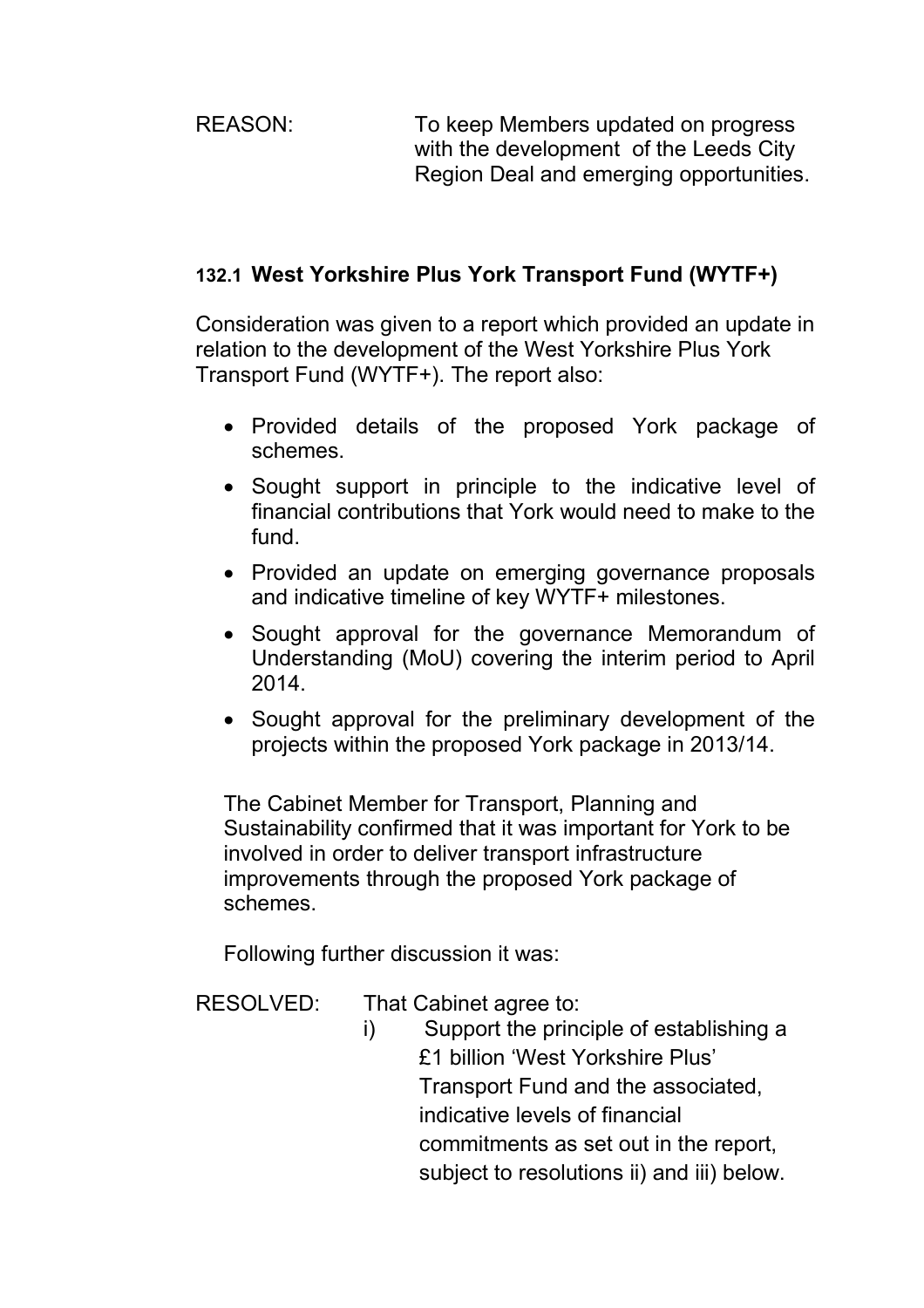- ii) Satisfactory progress in on-going City Deal negotiations, specifically including securing clarity and agreement on an acceptable level of Earn Back funding from future additional business rates in West Yorkshire and York; and
- iii) An in-principle agreement being made by all West Yorkshire District Authorities.
- iv) Submit the proposal to Full Council once negotiations have been progressed, an acceptable level of Earn Back funding has been agreed and receipt of inprinciple agreement by all West Yorkshire District Authorities.
- v) Approve the draft Memorandum of Understanding, as set out Annex C of the report.
- vi) Approve the initial development of business cases for the Outer Ring Road schemes and early development work on the bus interchange at York railway station in 2013/14.
- REASON: i) iv) To enable major transport schemes to be brought forward which will deliver the council's objectives.
	- v) To enable CYC and West Yorkshire Authorities to work together to deliver the WYTF+.
	- vi) To allow delivery of schemes early in the WYTF+ programme.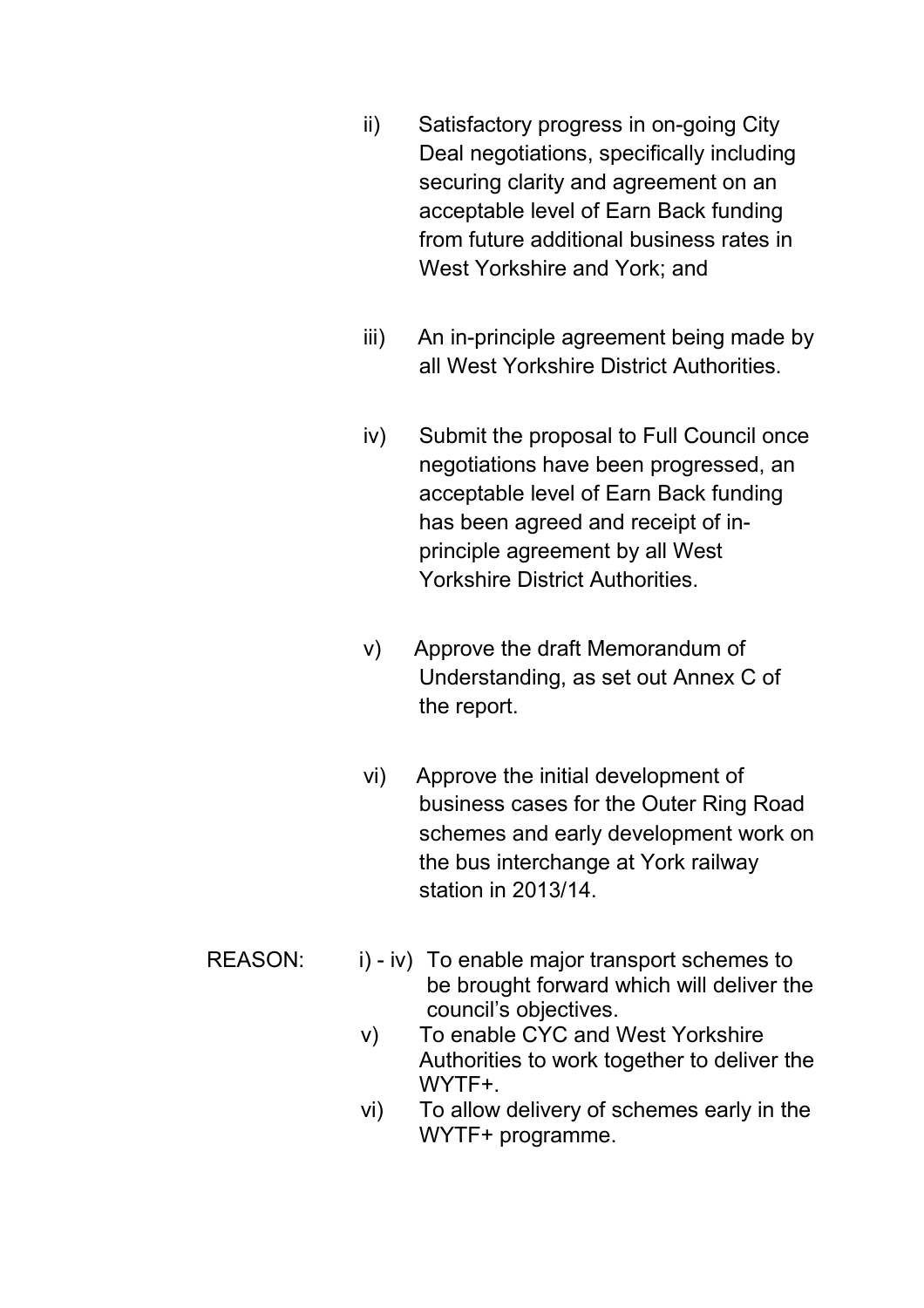### **132.2 Transport Governance Review for York**

Consideration was given to a report which provided a summary of the transport governance review which was the next stage in the City's work to create the best possible environment for its workforce, residents and business base and built on the city's involvement in the development of the Leeds City Region Local Enterprise Partnership (LEP).

The aim of the governance review was summarised at paragraphs 9 to 25 and the current governance arrangements at paragraphs 26 to 49.

The following options had been considered: Option 1 Status Quo Option 2 Establishing an Economic Prosperity Board Option 3 Establishing a Combined Authority with West Yorkshire.

The report concluded that for the City of York, full membership of a Combined Authority to be created with West Yorkshire authorities was the best option for the area. However due to current legislative challenges full membership was not possible and in the interim Associate Membership was recommended. Following further discussion it was agreed that:

- RESOLVED: That Cabinet agree to:
	- i) Option 3, to establish a combined authority with West Yorkshire, subject to resolution of primary legislation.<sup>1</sup>
	- ii) Associate membership in the interim.
- REASON: This provides the best option for delivering the benefits listed in paragraph 94 of the report.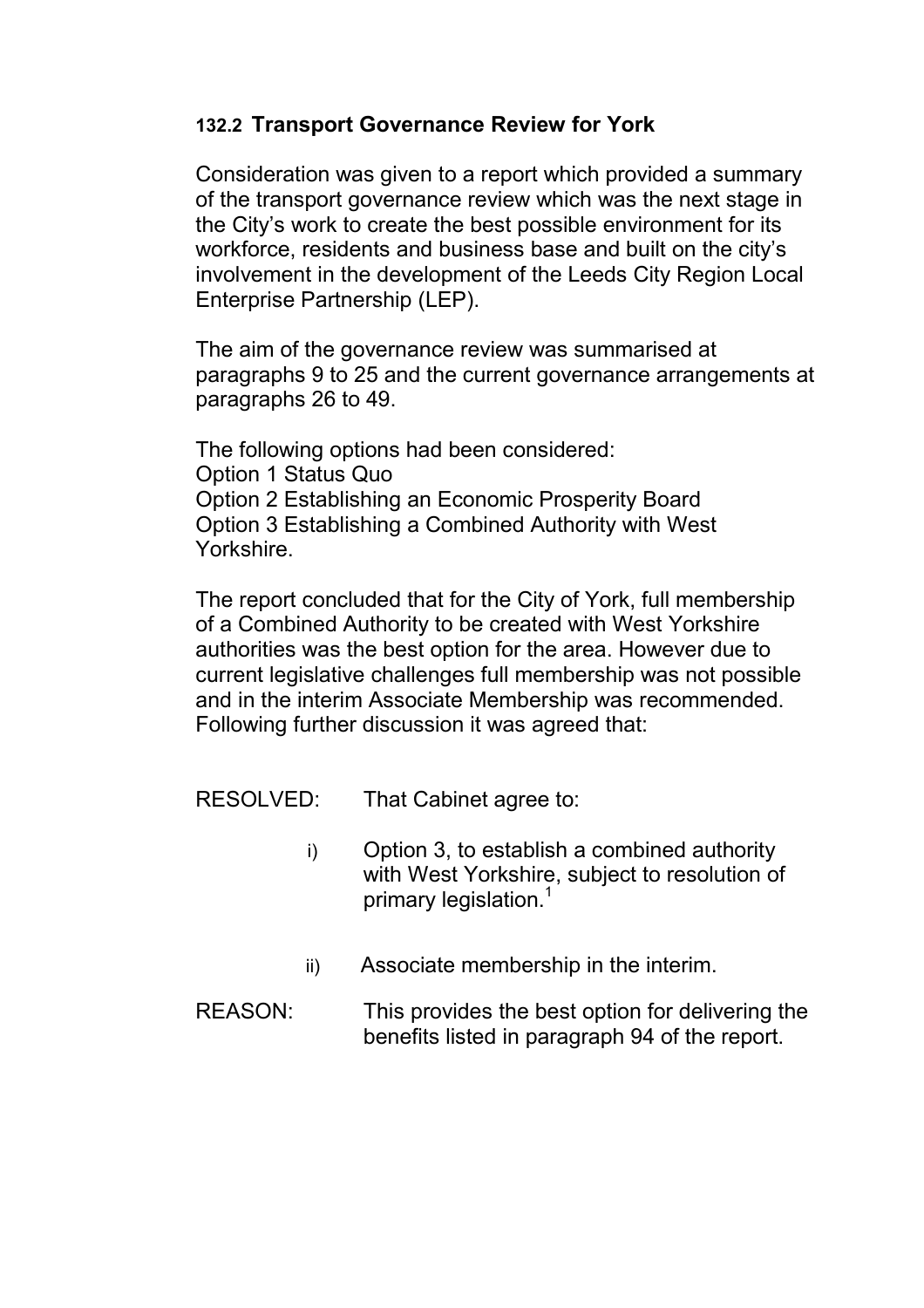# **133. ECONOMIC INFRASTRUCTURE FUND - PROPOSALS**

Consideration was given to a report which set out three proposals for Economic Infrastructure Fund (EIF) allocations: (1) Leeds City Region Revolving Investment Fund (RIF); (2) Leeds City Region transport infrastructure proposals; and (3) Economic Inclusion.

Details of each of the proposals were set out at paragraphs 2 to 37 of the report.

Members noted that the performance of investments would be reported back to Cabinet.

- RESOLVED: That Cabinet agree to approve the EIF allocations of:
	- i) £1.672m for CYC to invest in the LCR Revolving Investment Fund (RIF), subject to SAF and governance arrangements approval which will be brought back to a further Cabinet  $meet$ ing; $<sup>1</sup>$ </sup>
	- ii) £200K required to fund the Economic Inclusion Programme; and  $2^2$
	- iii) £550k required to fund the first project in the emerging Transport Package.<sup>3</sup>
- REASON: To support the Council Plan priorities of creating jobs, growing the economy and investing in the city's economic future.

Action Required

1-3. Implement projects using funds as approved. KS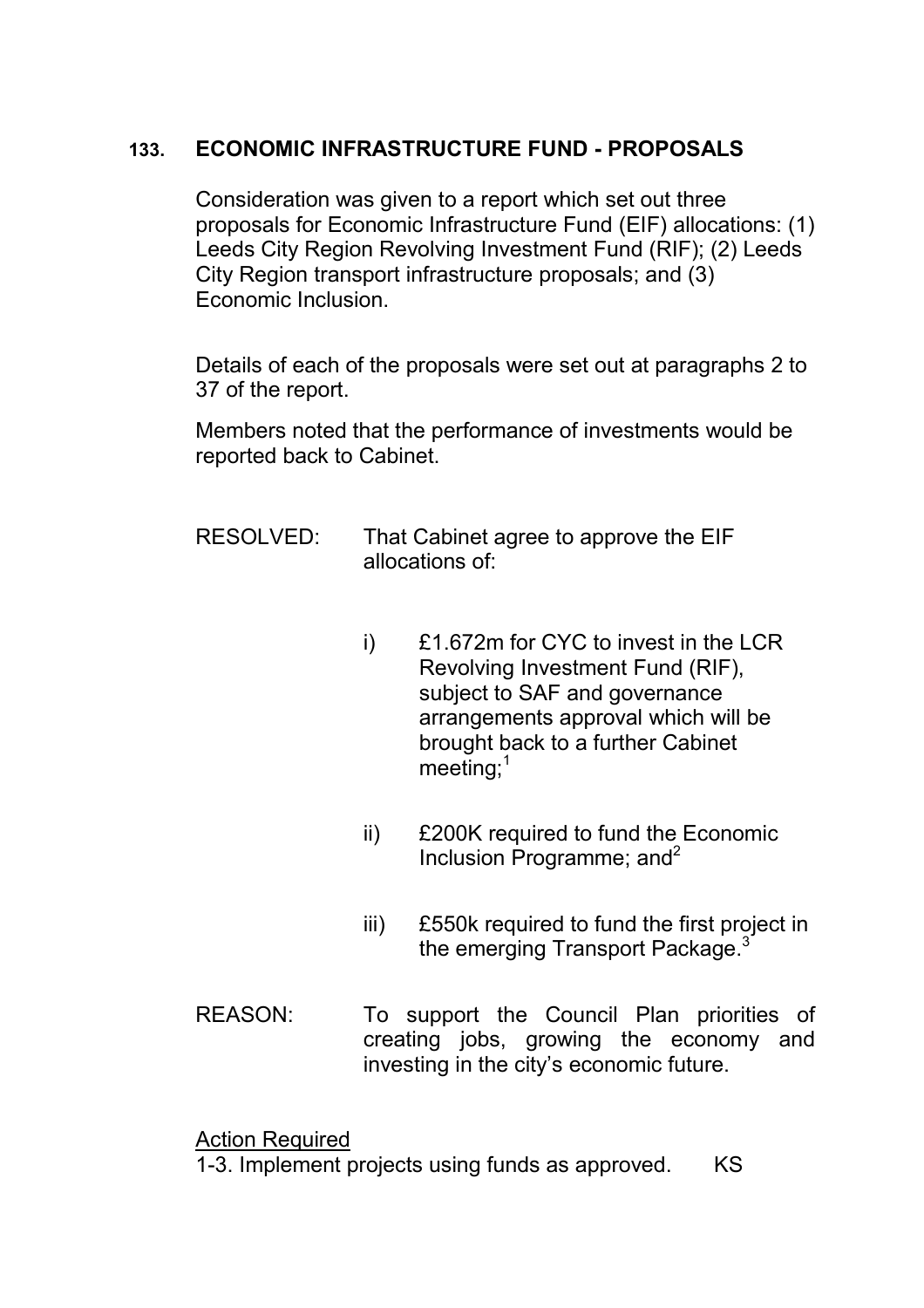### **134. FINAL REPORT OF THE YOUTH UNEMPLOYMENT SCRUTINY REVIEW**

Consideration was given to a report which set out the recommendations arising from the Scrutiny Review into Youth Unemployment, with a copy of the full final report attached at Appendix 1.

Councillor D'Agorne, as a member of the Task Group attended the meeting and presented the report to Cabinet. He confirmed that in relation to Recommendation 4 funding had been secured for 2 job fairs and in relation to recommendation 7, the Council was involved with the 'Foundation for Jobs' campaign.

Members were informed that the review had identified the main barriers to the 18-24 age group getting work, were in particular transport costs, unsocial hours in some sectors with available jobs such as the Care Sector and a lack of skills in areas such as administration. He asked the Cabinet to support the following recommendations arising from the review:

Recommendation 1 - That the Learning City York Partnership Manager, via the 'Connecting People to Jobs and Opportunities' partnership network and the Learning City Strategic Board, take overall responsibility for setting an achievable target with key partners within the city to reduce longer term unemployment in the 18-24 year old bracket.<sup>1</sup>

Recommendation 2 – That City of York Council continue to offer apprenticeships to young people under the age of 24 and evaluate the success of this by collecting information on how many of those that have completed an apprenticeship at the Local Authority are still in work or further training 6 – 12 months later and that the Learning City York Partnership Manager lead on a programme with the Head of Adult Services to develop a programme that better supports unemployed 18-24 year olds into unfilled apprenticeship vacancies.<sup>2</sup>

Recommendation 3 - That City of York Council continue to offer work experience placements to under 16's (whilst still at school) and under 18s not yet ready for an apprenticeship. And in addition to this:

i. That the Head of Strategic Workforce Development and Resourcing, in conjunction with the Learning City York Partnership Manager, offer a discrete, managed, matched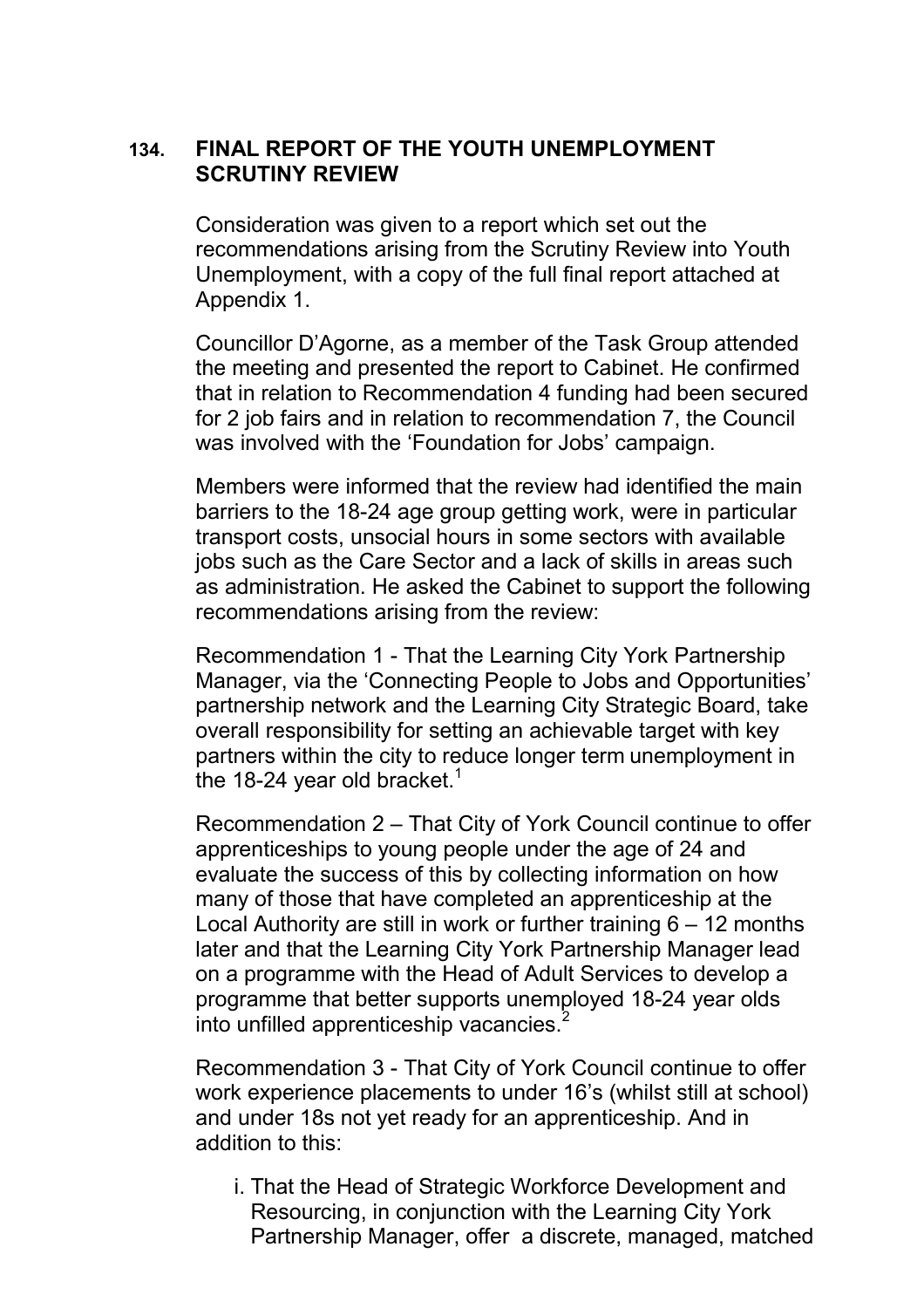pilot, of work experience placement opportunities for unemployed 18 to 24 year olds, who have been unemployed in excess of three months

ii. That the Head of Strategic Workforce Development and Resourcing ensures that there is a robust Graduate and Student Internship Programme in place within the authority.<sup>3</sup>

*Recommendation 4 - That the Head of Adult Services at City of York Council ensures that Future Prospects works in partnership with Jobcentre Plus and leads on the co-ordinating of twice yearly job fairs. 4*

*Recommendation 5 - That the Head of Adult Services at City of York Council ensures that the Future Prospects team continue to work in conjunction with Jobcentre Plus, to offer sector specific workshops and that both Work Programme providers and their clients\* are made aware of the sector specific workshops on offer. \*in this instance clients means unemployed 18 to 24 year olds, including those on the Work Programme. <sup>5</sup>*

*Recommendation 6 - That the Learning City York Partnership Manager continue to facilitate quarterly networking meetings of 'Connecting People to Jobs and Opportunities' to support residents on out of work benefits and seeking employment. This networking meeting should include a standing item on looking at potential solutions to enable currently unemployed 18-24 year olds back into work.<sup>6</sup>* 

*Recommendation 7 - That the Council's Head of Communications lead on a branded campaign that effectively markets:* 

- i. success stories and inspiring cases about York's young people finding jobs/self employment and those that have overcome barriers to gain employment
- ii. apprentices and interns
- iii. a video of the next job fair
- iv. wage incentives and support available to employers<sup> $\prime$ </sup>

*Recommendation 8 - That the Learning City York Partnership Manager continue to promote the range of support available to employers. <sup>8</sup>*

*Recommendation 9 -* That the Assistant Director for Strategic Planning and Transport explore potential ways and investigate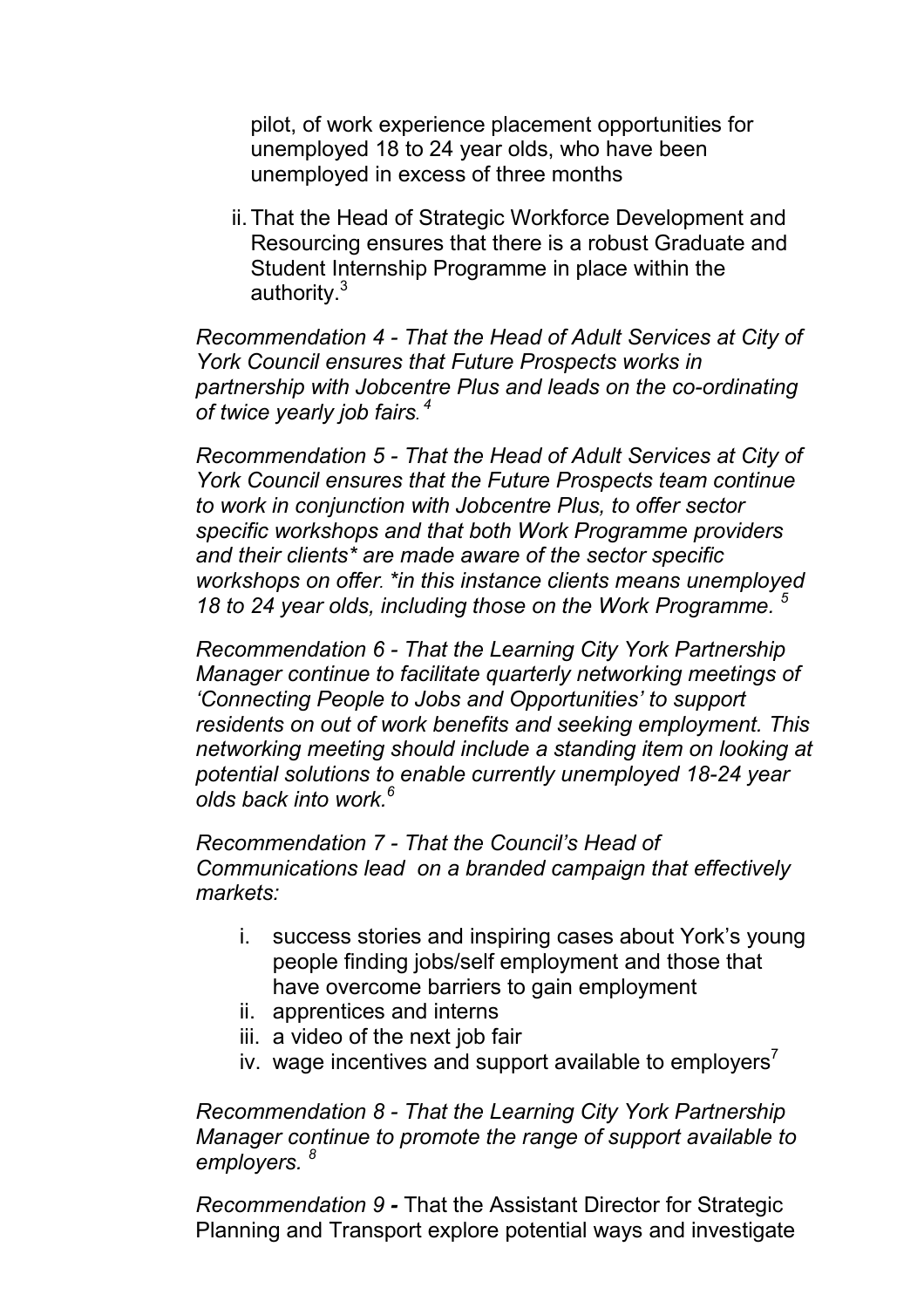the feasibility of funding/providing sustainable subsidised travel that fits shift patterns and would help young people to access entry level jobs outside of the city centre (e.g. bicycles, public transport, car share). 9

Recommendation 10 - That the Work Programme providers, working with the Learning City York Partnership Manager and the Head of Adult Services at City of York Council, develop a plan for improving the skills of those clients without basic literacy and numeracy. This should happen in the first year of the Work Programme's two year cycle.<sup>10</sup>

The Chair thanked the Task Group Members for the work on the review and it was:

RESOLVED: That Cabinet agree to:

- i) Note the contents of the final report of the Youth Unemployment Scrutiny Review.
- ii) The implementation of the recommendations set out at Paragraphs 6-15 of the report.
- REASON: To fully inform the Cabinet of the outcome of this scrutiny review.

Action Required

| 1-3 & 6, 8 & 10 Proceed with implementation of | JM        |
|------------------------------------------------|-----------|
| review recommendations.                        | KH        |
| 5& 4 - Proceed with implementation of review   | <b>SH</b> |
| recommendations                                | <b>RW</b> |
| 7. Proceed with implementation of review       |           |
| recommendation.                                |           |
| 9. Proceed with implementation of review       |           |
| recommendation                                 |           |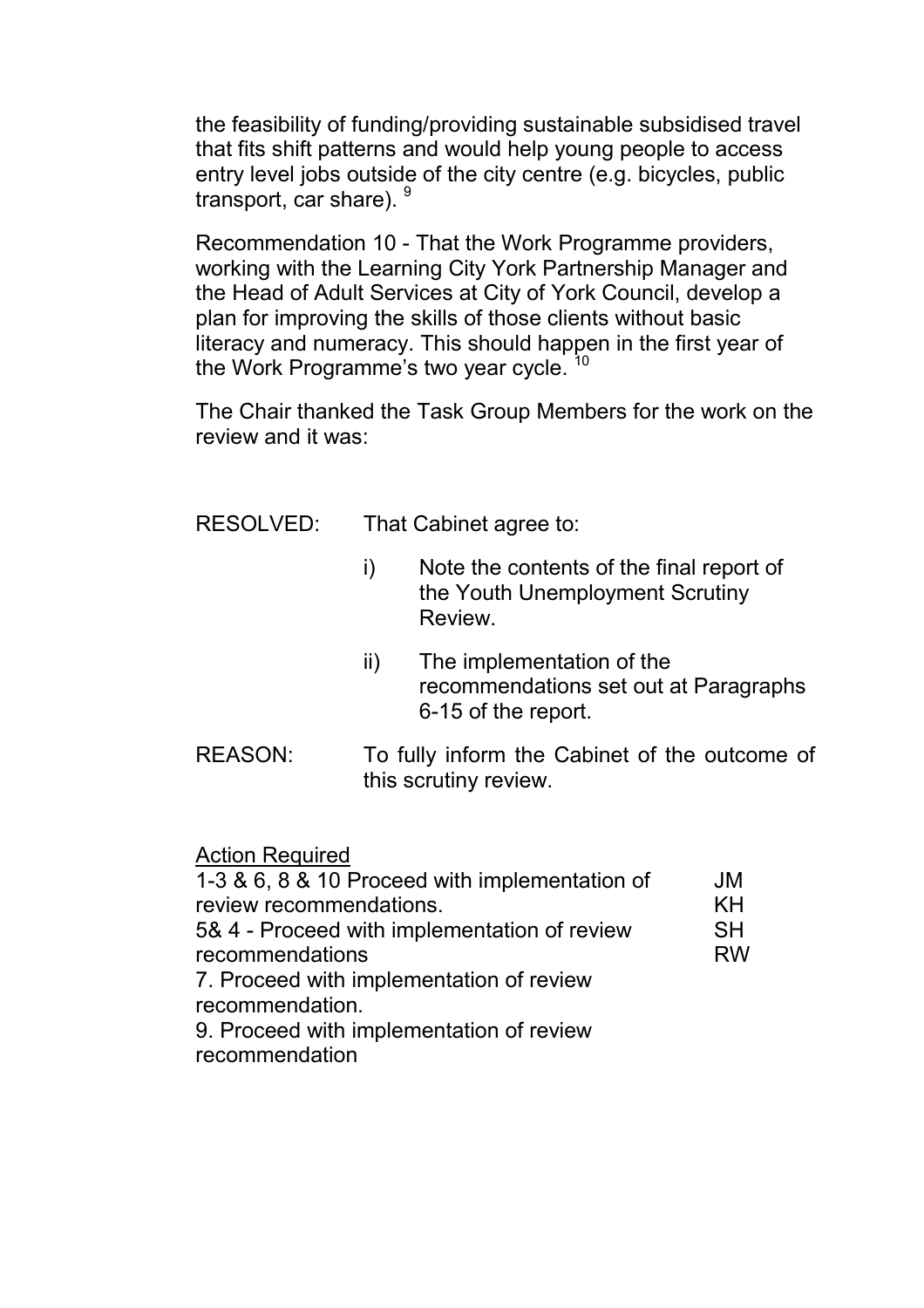## **135. IMPROVING MOVEMENT AND PUBLIC REALM IN THE CITY CENTRE**

Consideration was given to a report which set out a proposal for a trial to establish a pedestrian and public transport and cycle route over Lendal Bridge commencing in August 2013, operating a two-way restriction enforced by Automatic Number Plate Recognition (ANPR).

The proposal was part of a number of key city centre improvements that would be completed over the next 2 or 3 years which, taken together, will help to improve the city's public realm and public transport system.

Key points were outlined in the report including the economic case for investing in the city centre, past opportunities and rationalisation for improving movement and details of the Lendal Bridge trial.

The Cabinet Member advised that under the previous administration, estimates had shown that York could see a 28% increase in traffic congestion over a 15 year period. The Local Transport Plan had addressed some issues but some more radical approaches were now required to tackle the problem. Following resident consultations it was identified that reducing congestion without charging was the preferred approach. Improvements needed to be made to buses, cycling and walking routes and users needed to be taken off the roads to enable this. He referred to a scheme undertaken in Oxford in 1999 that was considered radical at the time but had since proved to be successful. He advised that a trial closure of Lendal Bridge from 10.30am to 5.30pm would give the Council the opportunity to identify any teething problems before moving to a 7am to 7pm closure.

The Chair commented that responses to the trial had varied but there was a general acceptance that this was something the Council should do.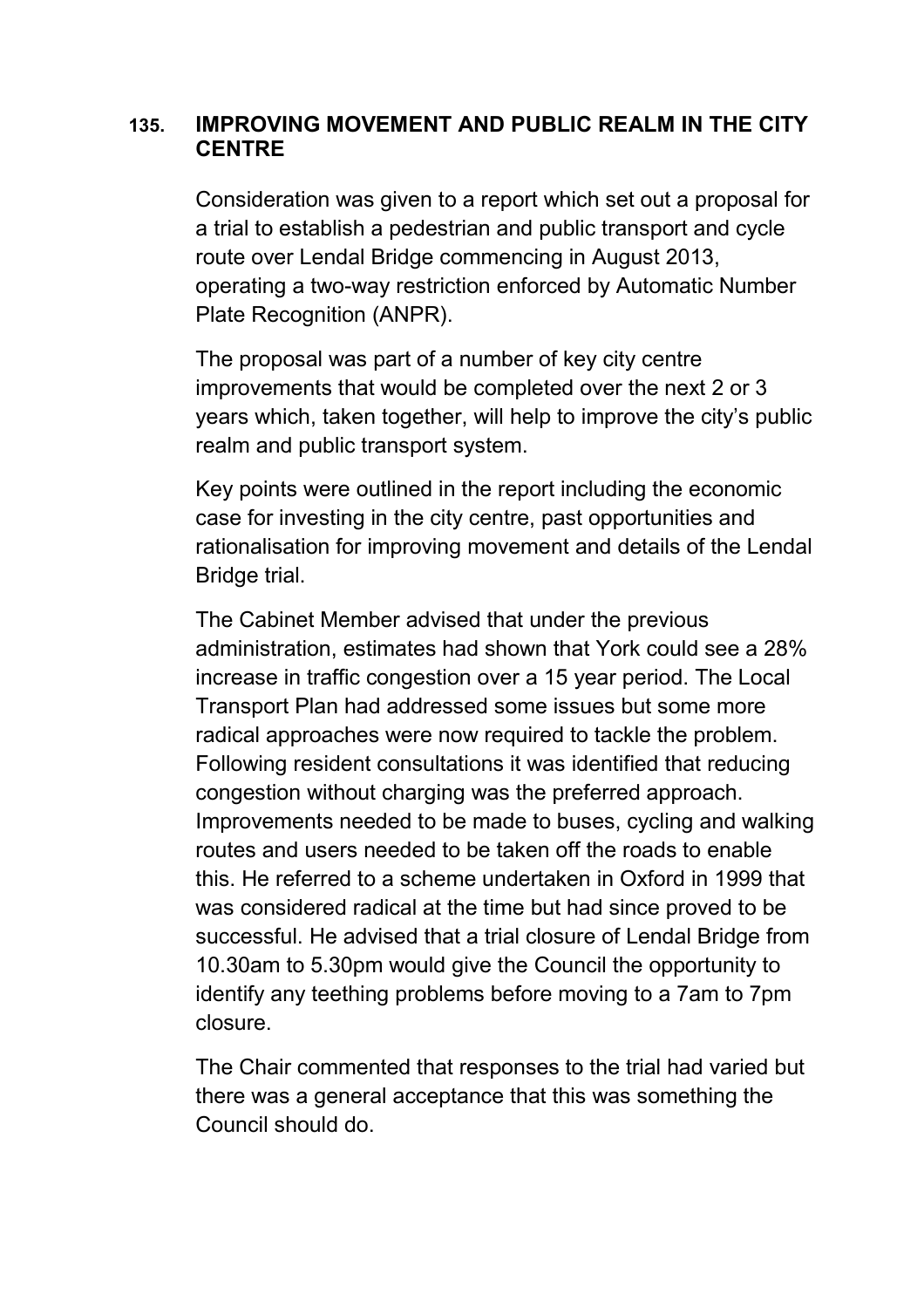Following further discussion it was:

RESOLVED: That Cabinet agree to:

- i) The proposal to commence a trial based on a two-way enforced restriction, on Lendal Bridge, starting in August, 7 days per week between 10:30am to 5:00pm. To receive a report considering any objections before considering any further Order to change the time period. Cost implications arising from this recommendation are £70k of capital costs to be funded from the capital programme. $1$
- ii) Undertake consultation on the bridge trial with residents and businesses on the basis of the proposals set out in the report. Cost implications arising from this recommendation are £10k of revenue to be funded from existing public transport resources.<sup>2</sup>
- iii) A dedicated Project Manager appointment and authorising the setting up the multi-disciplinary 'task group' with a remit to design and implement a trial restriction on Lendal Bridge in August 2013. Cost implications arising from this recommendation are £50k of revenue funded from the BBAF.<sup>3</sup>
- iv) To additional Network Operating staff for the pilot period. Cost implications arising from this recommendation are £40k of revenue funded from BBAF. <sup>4</sup>
- REASON: i) To provide a mandate to progressing of this important trial, demonstrate the real as opposed to modelled impacts and to test some of the mitigation proposals.
	- iii) Early engagement will enable positive messages and information to be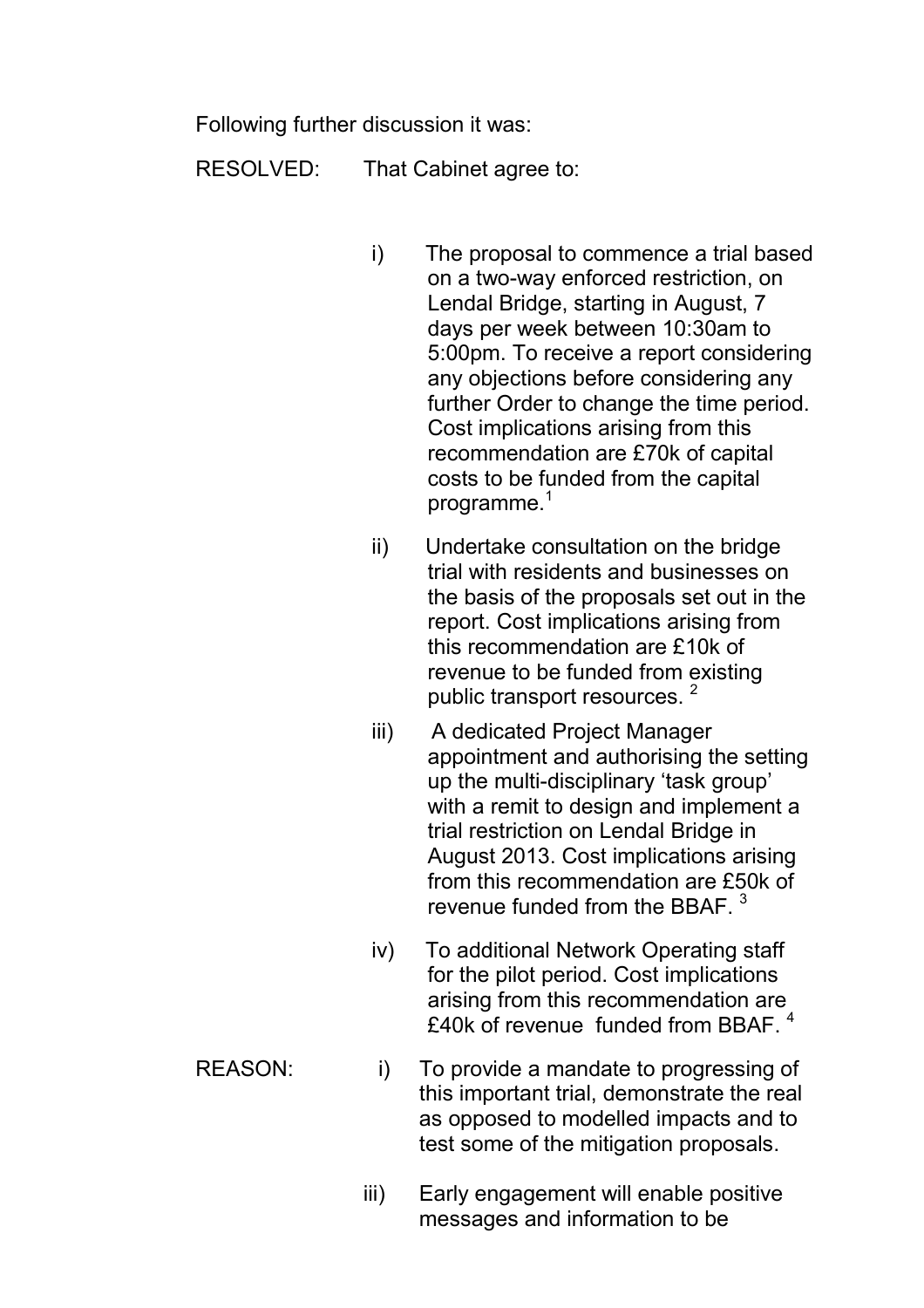delivered ahead of the trial commencing and ensure that issues are fully captured.

- iii) The success of the trial facilitates and adds value to a number of high profile initiatives. The links and dependencies are cross directorate.
- iv) To provide proactive management and control to optimise the operation of the traffic network and signalling systems to reduce unintended consequences and keep York moving.

| <b>Action Required</b>                             |           |
|----------------------------------------------------|-----------|
| 1. Arrange for implementation of trial.            | <b>RS</b> |
| 2. Organise consultation.                          |           |
| 3 & 4 - Arrange for appointment of project manager |           |
| and staff.                                         |           |

## **136. EARLY MORNING RESTRICTION ORDERS AND LATE NIGHT LEVY**

Consideration was given to a report which informed the Cabinet of recent changes made to the Licensing Act 2003 (2003 Act). This followed the implementation of Section 119 (Early Morning Restriction Orders) and Chapter 2 (Late Night Levy) of the Police Reform and Social Responsibility Act 2011 (2011 Act), on 31<sup>st</sup> October 2012 and the potential impact on the Licensing Authority.

Early Morning Restriction Orders (EMRO'S) would enable licensing authorities to restrict sales of alcohol in the whole or part of their area for any specified period between midnight and 06:00 if they considered this appropriate for the promotion of the licensing objectives.

The Late Night Levy would allow licensing authorities to raise a contribution from late-opening alcohol retailers towards managing the late night economy.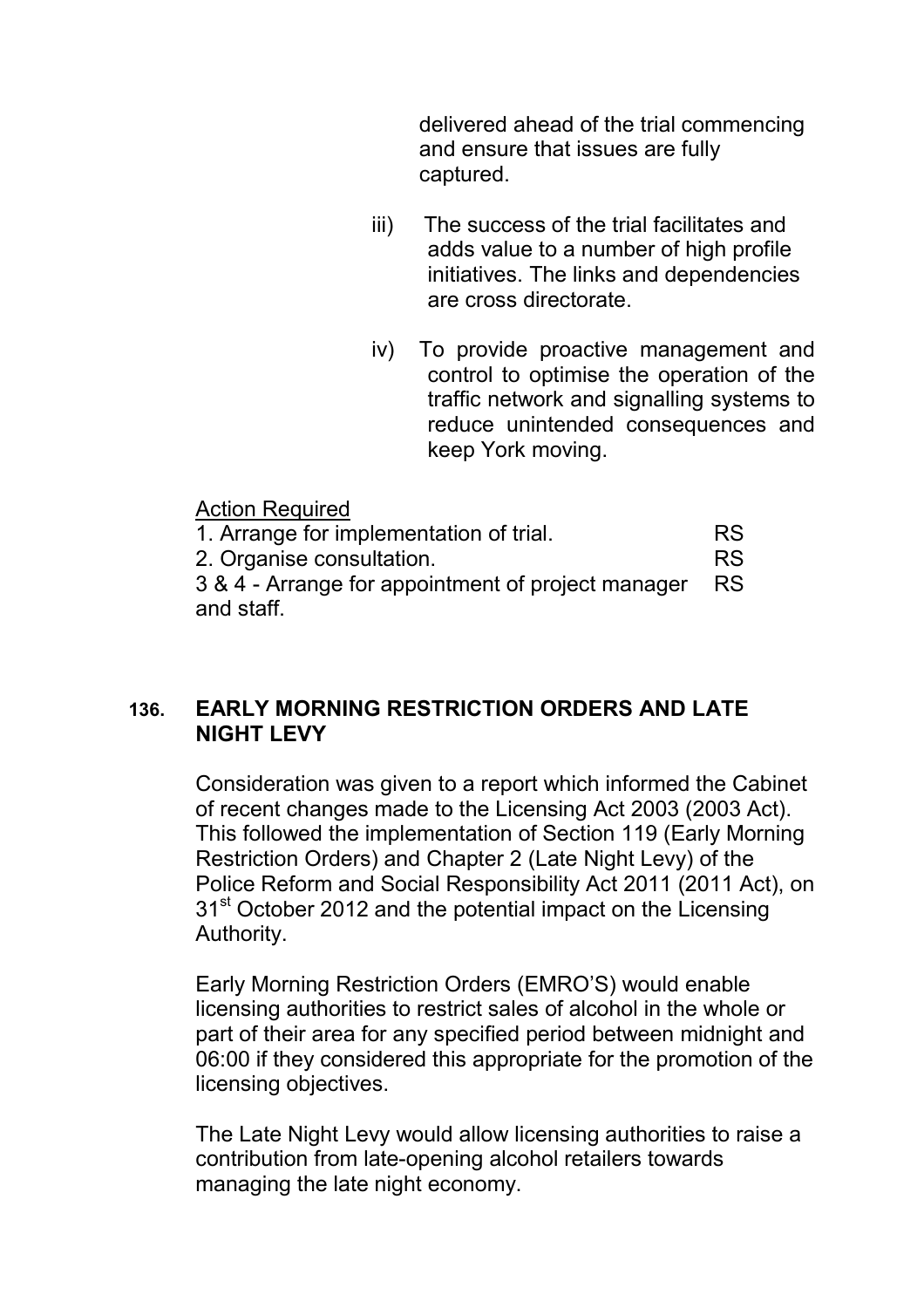The Cabinet Member outlined the proposals and advised that income from the levy would be split 70% to the Police and 30% to the Council for clean up costs. A typical Friday night in York saw low level anti social behaviour on a frequent basis and the money would help to manage the late night economy. He thanked Officers for their efforts and recommended that the Council carry out a consultation with regards to the introduction of the levy and/or an EMRO.

Following further discussion it was:

- RESOLVED: That Cabinet approve Option 1, as set out at Para 18 of the report, to consult with North Yorkshire Police, the Police and Crime Commissioner, other responsible authorities, Safer York Partnership and the relevant Business Community with regards to the introduction of Early Morning Restriction Orders and/or the Levy.<sup>1</sup>
- REASON: To ensure that the council have the appropriate evidence to consider the introduction of EMROs or a Late Night Levy.

Action Required 1. Arrange for consultation. LC

## **137. COUNCIL HOUSE BUILDING - UPDATE.**

Consideration was given to a report which set out proposals to deliver the first phase of new council homes and sought approval for the council to pursue development of a number of sites within the Housing Revenue Account (HRA) to build between 50 and 70 new homes.

The Cabinet Member outlined the report and advised that the Council needed to improve its housing stock level to address the high level of housing need in the city. The sites indentified in the report as suitable for development were sites within the councils own portfolio and the Beckfield Lane site would be the first to come forward.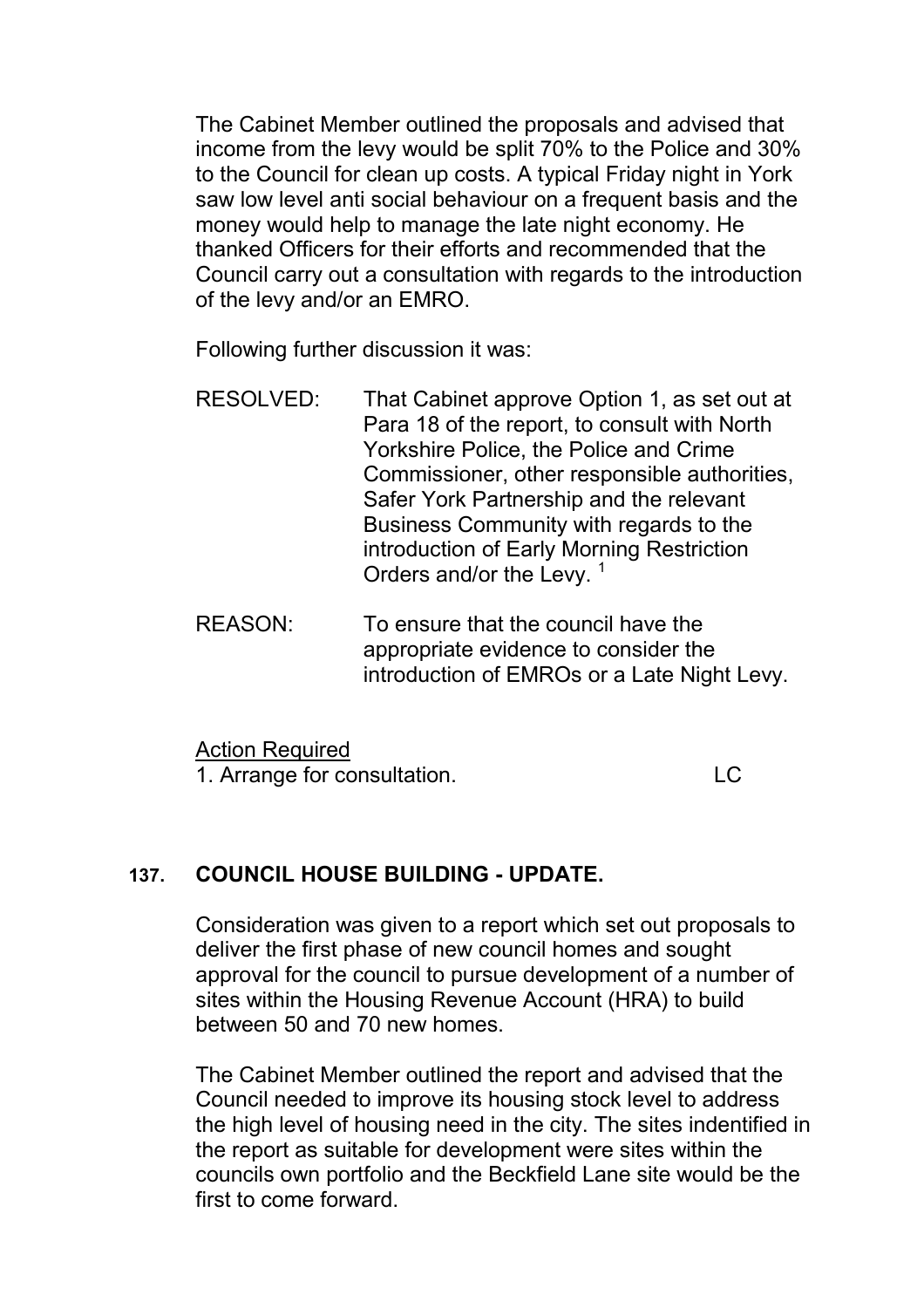Details of the funding route was outlined at paragraphs 14 to 16 of the report, including the use of £1million of commuted sums that were ring fenced for the delivery of affordable housing.

The registered speakers comments from earlier in the meeting were noted and the Cabinet Member advised that all sites would be subject to public consultation and the planning process.

Following further discussion it was:

RESOLVED: That Cabinet agree:

- (i) Option 2, to the building of 50 to 70 new council homes on the sites identified in the report, with delegated responsibility to the Cabinet Member for Corporate Services to approve any alternative sites following consultation with the Cabinet Member for Health, Housing, and Adult Social Services, should those identified be unable to progress.  $<sup>1</sup>$ </sup>
- (ii) The inclusion of an element of market housing at Beckfield Lane.<sup>2</sup>
- (iii) The identified procurement routes, with delegated authority to the Cabinet Member to approve any revisions.<sup>3</sup>
- (iv) Additional project management resources required to deliver the project. 4
- REASON: i) To allow the council to add a significant number of homes to its existing asset base and help to alleviate the acute housing need in the city, and ensure that should one of the identified sites not progress an alternative can be pursued without delaying the project.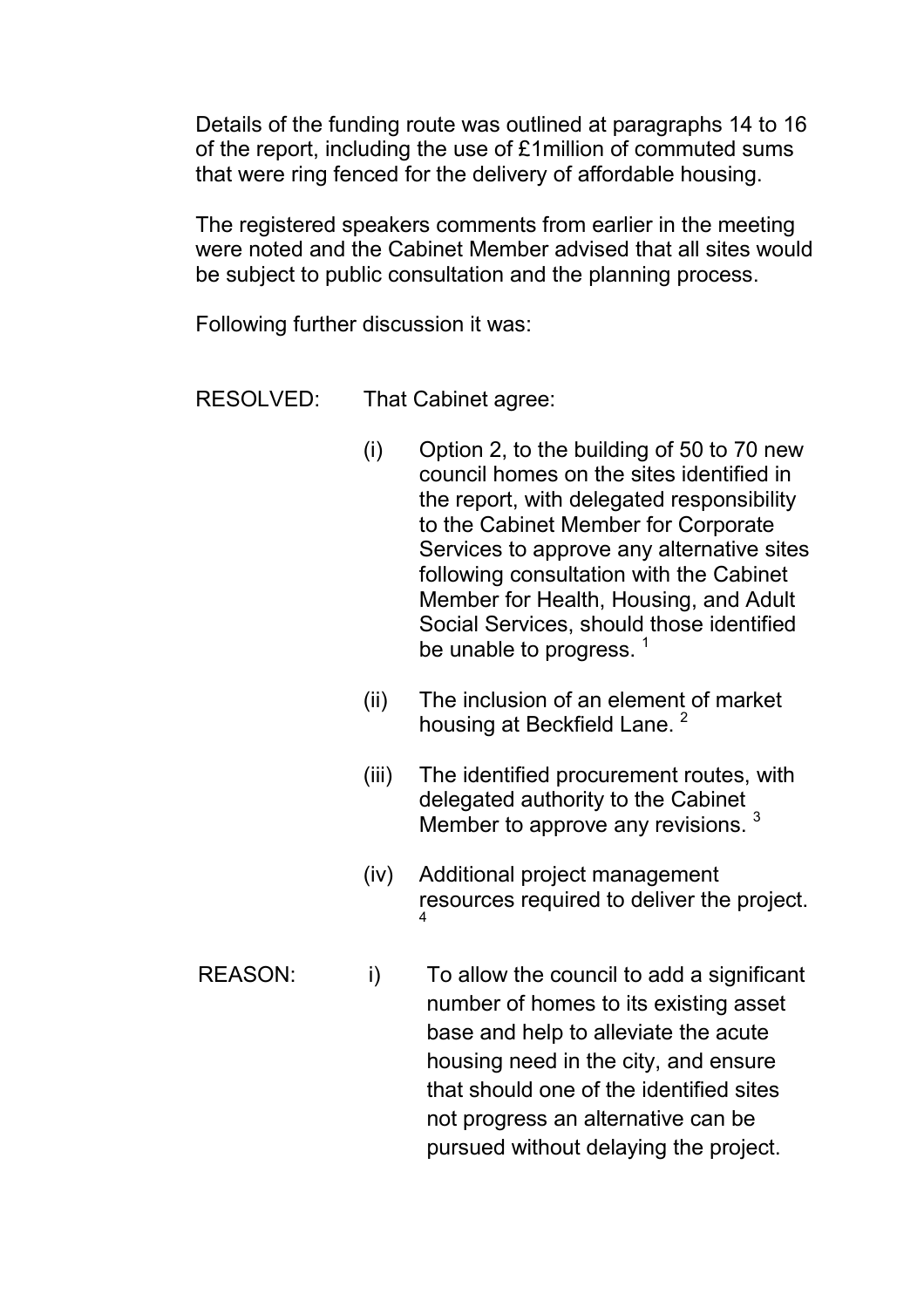- **ii)** To ensure a mix of tenures to allow a mixed and sustainable community and to provide cross subsidy to help fund the project.
- iii) To allow officers to progress with the identified procurement processes to achieve the delivery timescale, and to ensure that any revisions to the identified process do not lead to delays related to achieving cabinet approval.
- iv) To allow the successful delivery of the project without impacting on the wider Housing Development Team work plan by ensuring the appropriate level of resources.

Action Required 1-4. Implement recommendations to progress building of 50-70 council homes. AK

# **138. IMPLEMENTING ADDITIONAL PUBLIC HEALTH DUTIES WITHIN CITY OF YORK COUNCIL: UPDATE**

Consideration was given to a report which provided an overview of how the council were implementing the additional public health duties that came into effect on  $1<sup>st</sup>$  April 2013.

Following the introduction of the Health and Social Care Act 2012, the structure of the National Heath Service has gone through major change. As part of these changes, City of York Council would take on additional public health responsibilities which were intended to clearly demonstrate the leadership role for local authorities in:

- Tackling the causes of ill health and reducing health inequalities
- Promoting and protecting health
- Promoting social justice and safer communities.

The Cabinet Member outlined the key points of the report and it was: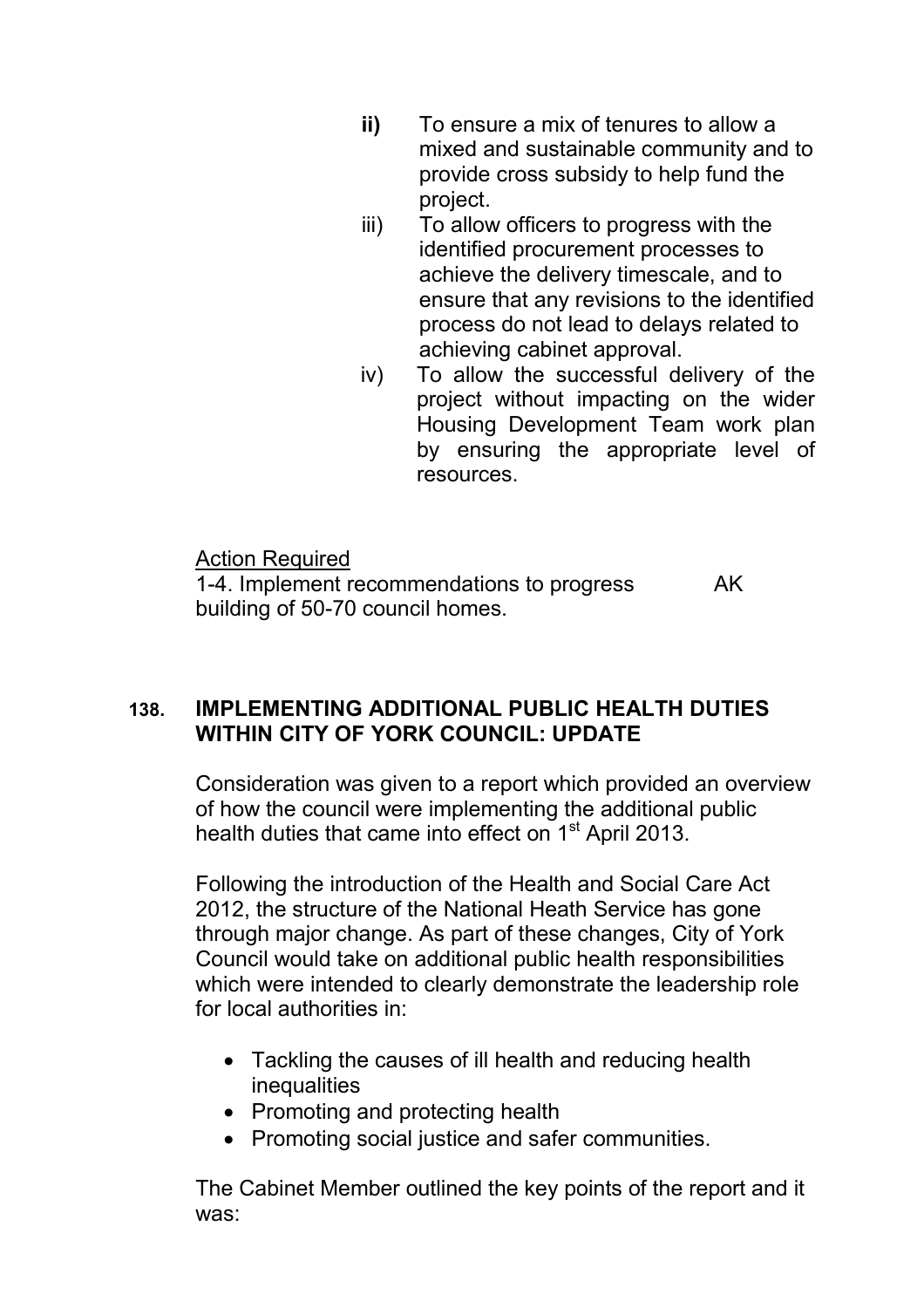- RESOLVED: That Cabinet noted the content of the report and the implications and risks associated with the transfer of public health into CYC.
- REASON: To ensure that Members are aware of the heightened role of the local authority in public health from 1<sup>st</sup> April 2013.

#### **139. STAFF SICKNESS ABSENCE FINAL REPORT**

Consideration was given to a report which set out the recommendations arising from the Sickness Absence Scrutiny Review, with a copy of the full final report at Appendix 1.

Councillor Steward was in attendance to present the report as a member of the Task Group. He advised that the review had been long running and many issues with staff sickness data had been resolved with the introduction of iTrent. However, some work on policies still needed to be undertaken.

Consideration was then given to the following recommendations:

- i. The Council's policy be rewritten as two separate documents – one to be a short, clear and succinct policy for employees, and one to be a separate guide for managers.
- ii. Both documents be written in a clear, assertive and more formal language.
- iii. Both new documents incorporate the amendments identified in Annexes A & B of final report, as appropriate.
- iv. Mandatory training on absence management to be introduced for managers e.g. through the introduction of an eLearning package and use of Team Talk.
- v. HR should consider the one off purchase of an online training package for managers in an effort to reduce Health Nurse training costs.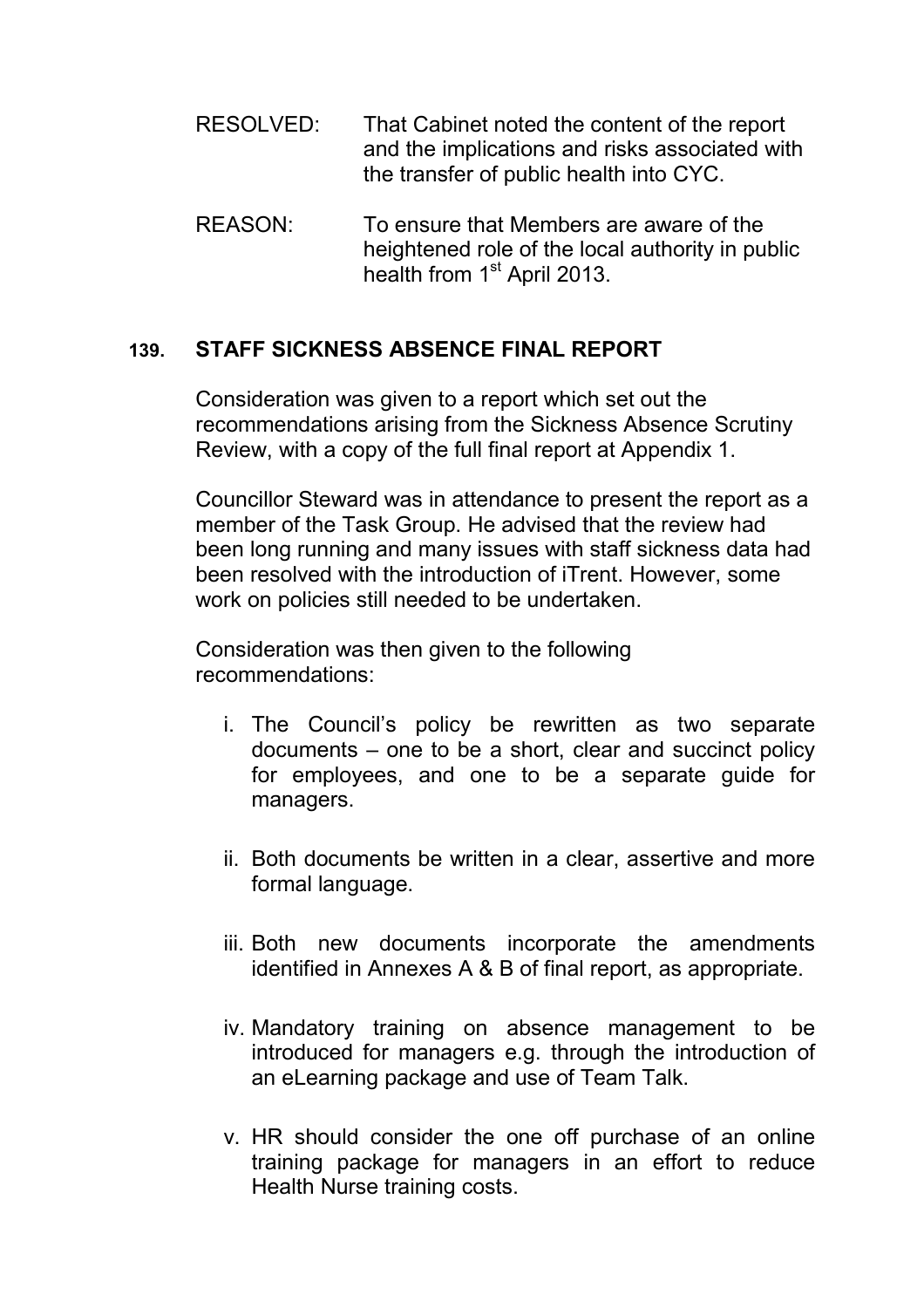- vi. Mandatory induction for new staff should be introduced.
- vii. Manager's should be held accountable for employees in their team failing to attend Occupational Health appointments without an appropriate reason, and the number of missed appointments should be reported to the Corporate Joint Consultative Committee.
- viii.Managers should report quarterly to DMT on absence figures.
- viii. HR should look at positive ways of promoting good attendance, e.g. recognition for those employees who have no or low rates of absence e.g. letter from Chief Executive, Xtra Factor Award.
- ix. Two HR officers should be designated as 'GO TO' officers (see  $4<sup>th</sup>$  bullet point in paragraph 49 of final report).
- x. CYC's Counselling Services should be re-publicised.
- xi. Corporate and Scrutiny Management Committee should re-visit the question of how best to create a change in culture once the revised policy and change to working practices had been embedded throughout the organisation.

The Chair thanked the Task Group members for their work on this review and it was:

- RESOLVED: That Cabinet agree to endorse the recommendations already implemented by HR and approve the remaining recommendations arising from this review, as shown in paragraph 7 of the report.  $1$
- REASON: To conclude the Scrutiny Review in line with CYC Scrutiny procedures and protocols.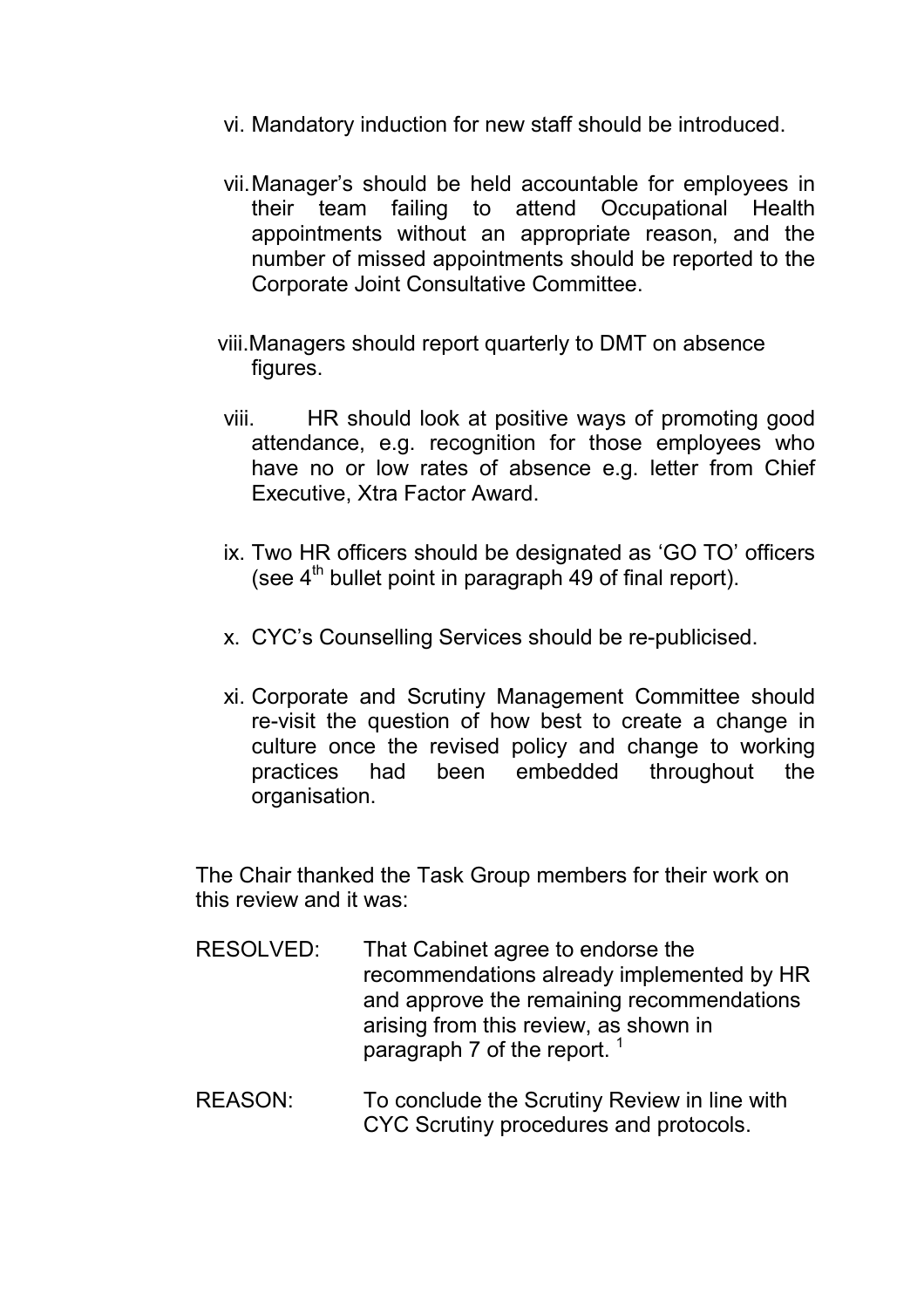Action Required

1. Continue with the ongoing implementation of review recommendations. TW

## **140. IMPROVING COMMUNITY RESILIENCE SCRUTINY REVIEW FINAL REPORT**

Consideration was given to the final report from the Improving Community Resilience scrutiny review with a full copy of the report attached at Appendix 1.

Councillor Douglas as a member of the Task Group attended the meeting and presented the report to Cabinet. Members were informed that it had been an interesting review and the recommendations would not be costly to implement. She asked Cabinet to support the following recommendations arising from the review:

i) Strengthen Community Resilience by following best practice as implemented by others (e.g. East Riding of Yorkshire Council) through the introduction of Community Resilience Plans. <sup>1</sup>

ii) Work with Communities to help them identify any available external funding.<sup>2</sup>

iii)Work with appropriate partners to encourage their support and assistance.

Officers confirmed that elements of the review were already in place with the introduction of Snow Wardens.

The Chair thanked the Task Group members for their work on the review and it was:

| RESOLVED:      | That Cabinet approve the recommendations<br>arising from the Improving Community |
|----------------|----------------------------------------------------------------------------------|
|                |                                                                                  |
|                | Resilience Scrutiny Review, as set out in                                        |
|                | paragraph 9 of the report.                                                       |
| <b>REASON:</b> | To conclude the Scrutiny Review in line with                                     |

CYC Scrutiny procedures and protocols

Action Required

1-3. Proceed with implementation of review recommendations. SW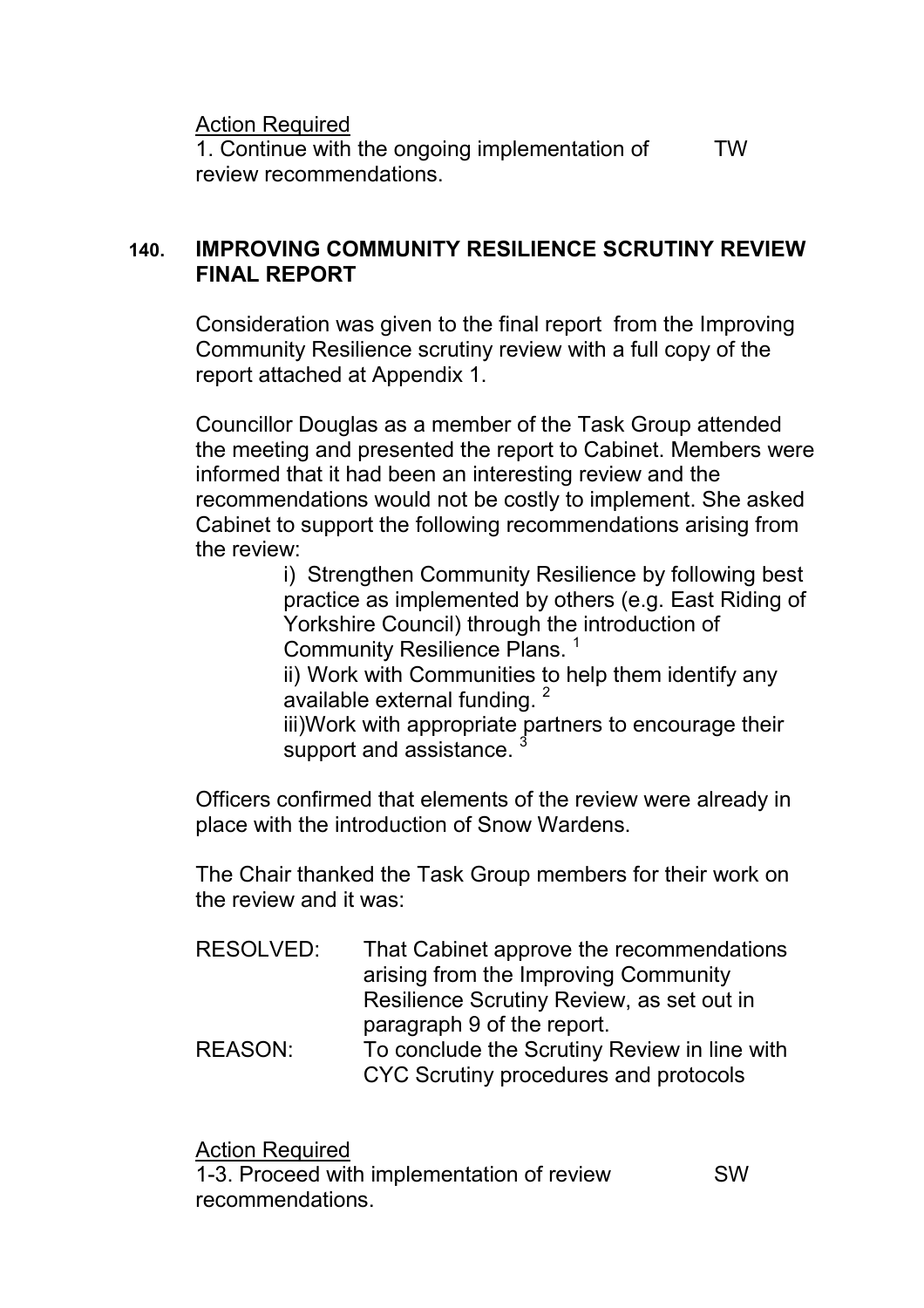## **141. BUSINESS CASE FOR THE CREATION OF A WARDEN CALL/CELS SOCIAL ENTERPRISE**

Consideration was given to a report which outlined the business case for the creation of a Community Equipment Loan and Warden Call/Telecare Service social enterprise.

The report asked Cabinet to approve the following:

- the proposed governance structure and legal form
- to proceed initially in shadow form to facilitate a smooth transition
- and receive a further report in December 2013 to update on progress and seek approval for a 1 April 2014 start date for the social enterprise.

Details of the consultation carried out with staff were outlined at paragraph 9 and details of the options considered for the governance structure and legal form were contained at paragraphs 22 to 29. The best option was considered to be a Community Interest Company, in the form of a Company Limited by Guarantee.

Members noted the comments made by the Union representative on this item and:

RESOLVED: i) That Cabinet agree to the establishment of the Council's first social enterprise and to:

- ii) Create a mutual, Social Enterprise organisation to provide the Warden Call/CELS service in shadow form to facilitate smooth transition $1$
- iii) Form a Community Interest Company,(in the form of a Company Limited by Guarantee) for the reasons described in sections 4 and 5 of the report.
- iv) Provide a further report on progress in December 2013 to seek confirmation of a 1 April 2014 start date for the new organisation.<sup>2</sup>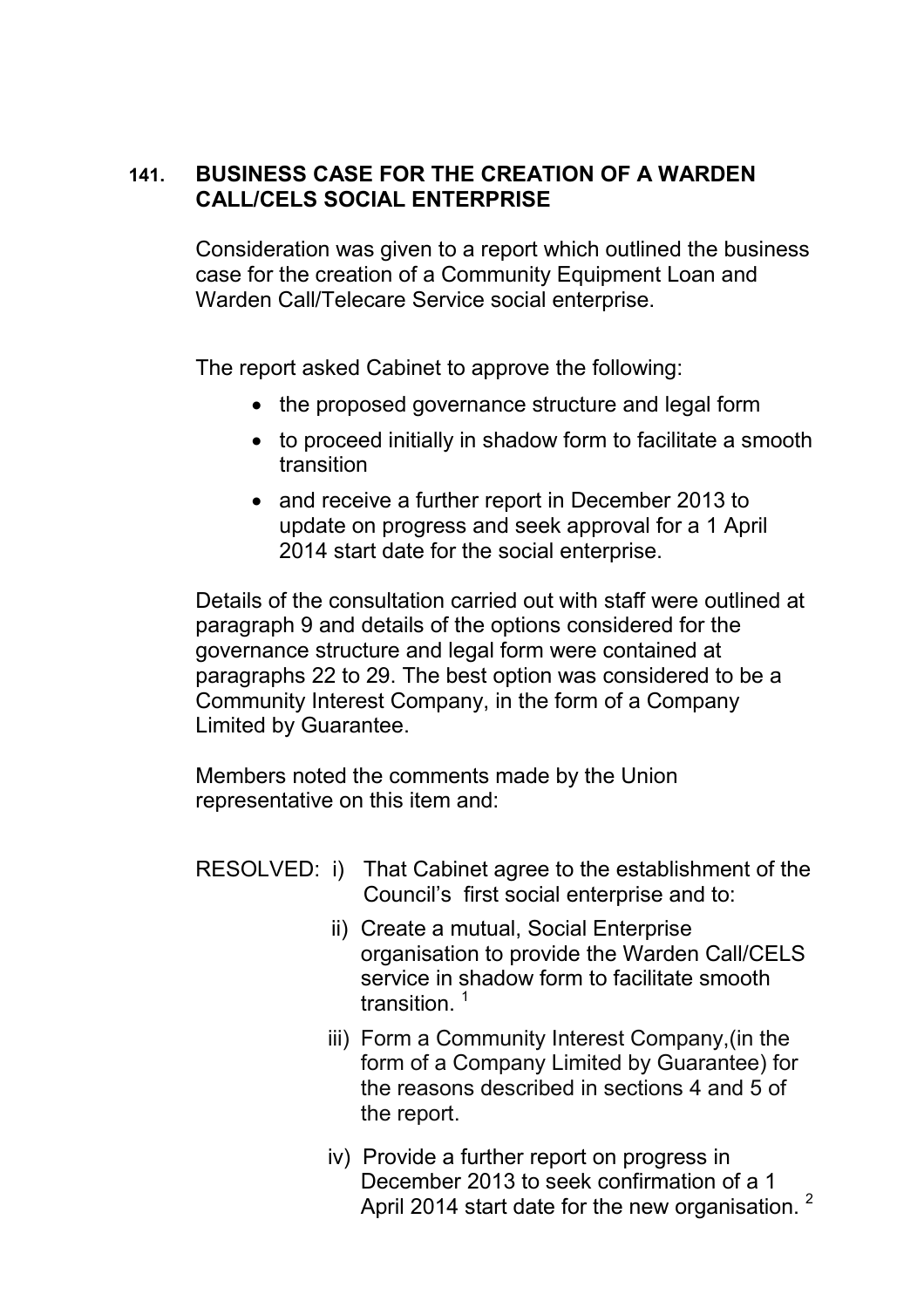REASON: To create a viable social enterprise opportunity that will provide services to a wider customer base whilst providing value for money to the council.

#### Action Required

1. Implement creation of a mutual social enterprise organisation. 2. Schedule a further report to Cabinet in December 2013 to confirm start date. HB HB

## **142. CHAIRS REMARKS**

The Chair passed on his thanks to Councillor Julie Gunnell who would not be on the Cabinet for the next municipal year due to being the Lord Mayor elect.

# **143. PART B - MATTERS REFERRED TO COUNCIL**

## **144. NEW COUNCIL HOUSE BUILDING - PHASE 1**

[*See also Part A Minute*]

Consideration was given to a report which set out proposals to deliver the first phase of new council homes and sought approval for the council to pursue development of a number of sites within the Housing Revenue Account (HRA) to build between 50 and 70 new homes.

The Cabinet Member outlined the report and advised that the Council needed to improve its housing stock level to address the high level of housing need in the city. The sites indentified in the report as suitable for development were sites within the councils own portfolio and the Beckfield Lane site would be the first to come forward.

Details of the funding route was outlined at paragraphs 14 to 16 of the report, including the use of £1million of commuted sums that were ring fenced for the delivery of affordable housing.